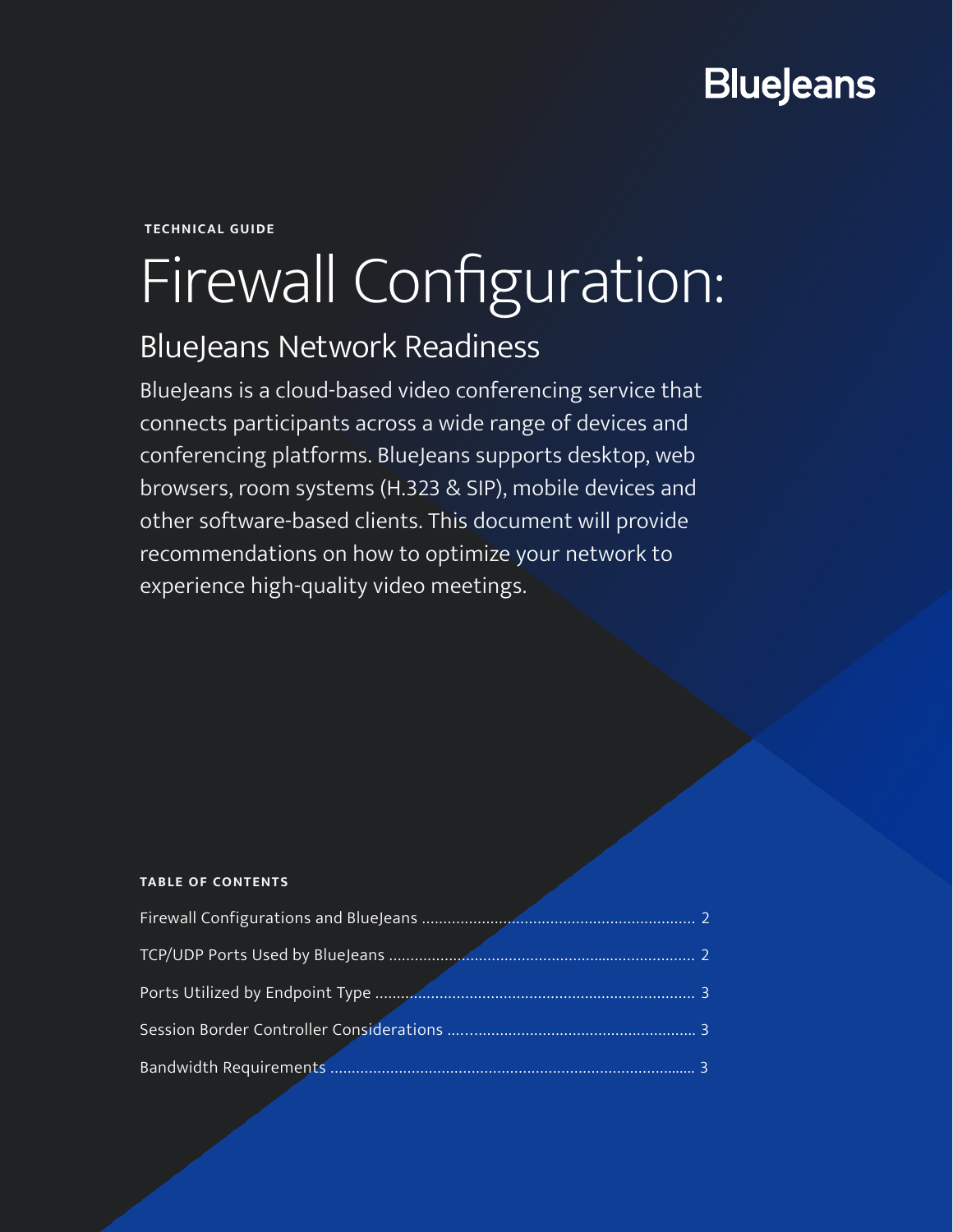#### <span id="page-1-0"></span>**Firewall Configurations and BlueJeans**

BlueJeans was created as a dial-out "meet me" service, so you are not required to open your private network to allow inbound connections. The following diagram illustrates how BlueJeans uses Network Address Translation (NAT) to obscure outbound video traffic in order to keep endpoints safely contained behind the firewall. NAT allows a single device to act as an agent between the Internet (or "public network") and a local (or "private") network. This means that only a single, unique IP address is required to represent an entire group of computers. When NAT is not configured correctly it can lead to quality issues with video, audio and content sharing.

#### **TCP/UDP Ports Used by BlueJeans**

BlueJeans has several POPs distributed globally. The call will be automatically directed to the closest POP to the end point or media egress point. Audio and video traffic will likely be routed to any of the below IP ranges based on geo location. Hence, it's important that firewall ports are opened against the entire IP range.

- $\cdot$  199.48.152.0/22
- 31.171.208.0/21
- $\cdot$  103.20.59.0/24
- 103.255.54.0/24
- $\cdot$  8.10.12.0/24
- $\cdot$  165.254.117.0/24
- 13.210.3.128/26
- 34.245.240.192/26
- 13.251.83.128/26



Mobile Devices (iOS and Android)